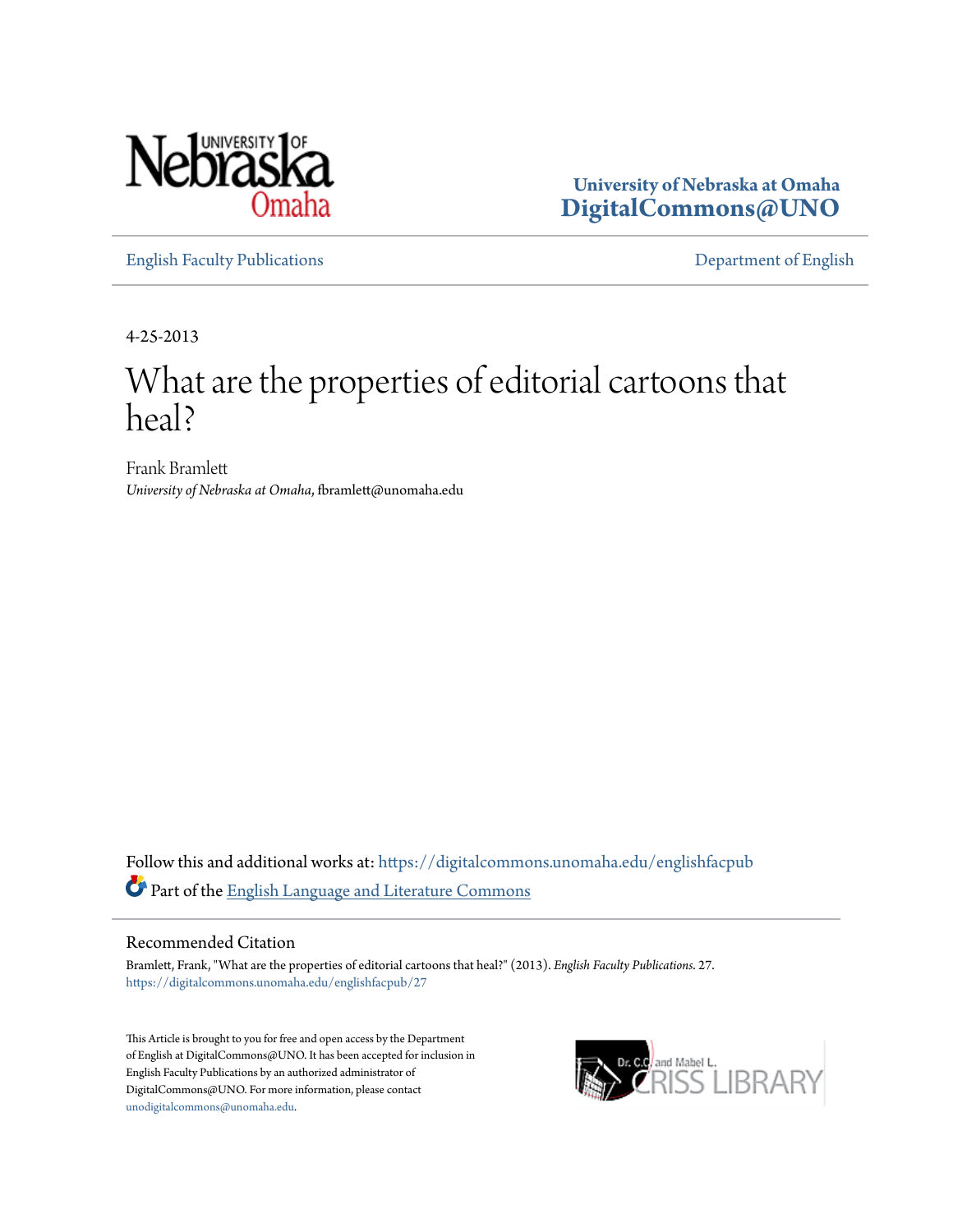# What are the properties of editorial cartoons that heal?

On 23‑24 April 2013, I attended a conference called "Images of Terror, Narratives of Insecurity: Literary, Artistic and Cultural Responses." The conference was held by Project CILM–City and (In)security in Literature and the Media, and the organizers "aim to examine how literature, art and culture have dealt with notions of insecurity and to what extent they have provided significant challenges and responses to hegemonic discourses." Visit this website [\(http://www.cilm.comparatistas.edu.pt/\)](http://www.cilm.comparatistas.edu.pt/) for more information about the project and visit this site (http://conferencecilm.weebly.com/) for more information about the conference.

The faculty at the University of Lisbon are not alone in their quest to understand how people respond to these crises. After the events of September 11, 2001, Jewel James decided to create a series of healing poles as a gift to the people of the United States. Barbara Robins, a friend and colleague of mine, is a scholar of Native American literature and culture, and she has interviewed James as part of her ongoing research about healing through art. You can get an article by Robins here [\(http://barbarakrobins.cgpublisher.com/product/pub.26/prod.1198\)](http://barbarakrobins.cgpublisher.com/product/pub.26/prod.1198). When the poles were finished, James, a Lummi (http://www.lummi-nsn.org/website/index2.html) artist, had the poles transported as a traveling exhibit across the United States. Visit the website at the National Library of Medicine blog (http://nlmtotem.wordpress.com/2011/06/28/jewell-james-artist-profile/) for more information and to see images of the poles.

My question for this blog entry has to do with the way that editorial cartoons, for example after the Boston Marathon bombings, offer readers a way of healing after tragedy. For Boston, some cartoons express rage, some express sorrow, and some express frustration and confusion. This piece, by Jerry Holbert [\(http://bostonherald.com/holbert\)](http://bostonherald.com/holbert), relies on readers' knowledge of the figure of Justice. Holbert has retained some of the traditional elements here: the figure's eyes are covered, and she holds a sword. However, the figure doesn't hold a balance in her other hand. Instead, she grips the sword with both hands, seemingly ready to strike.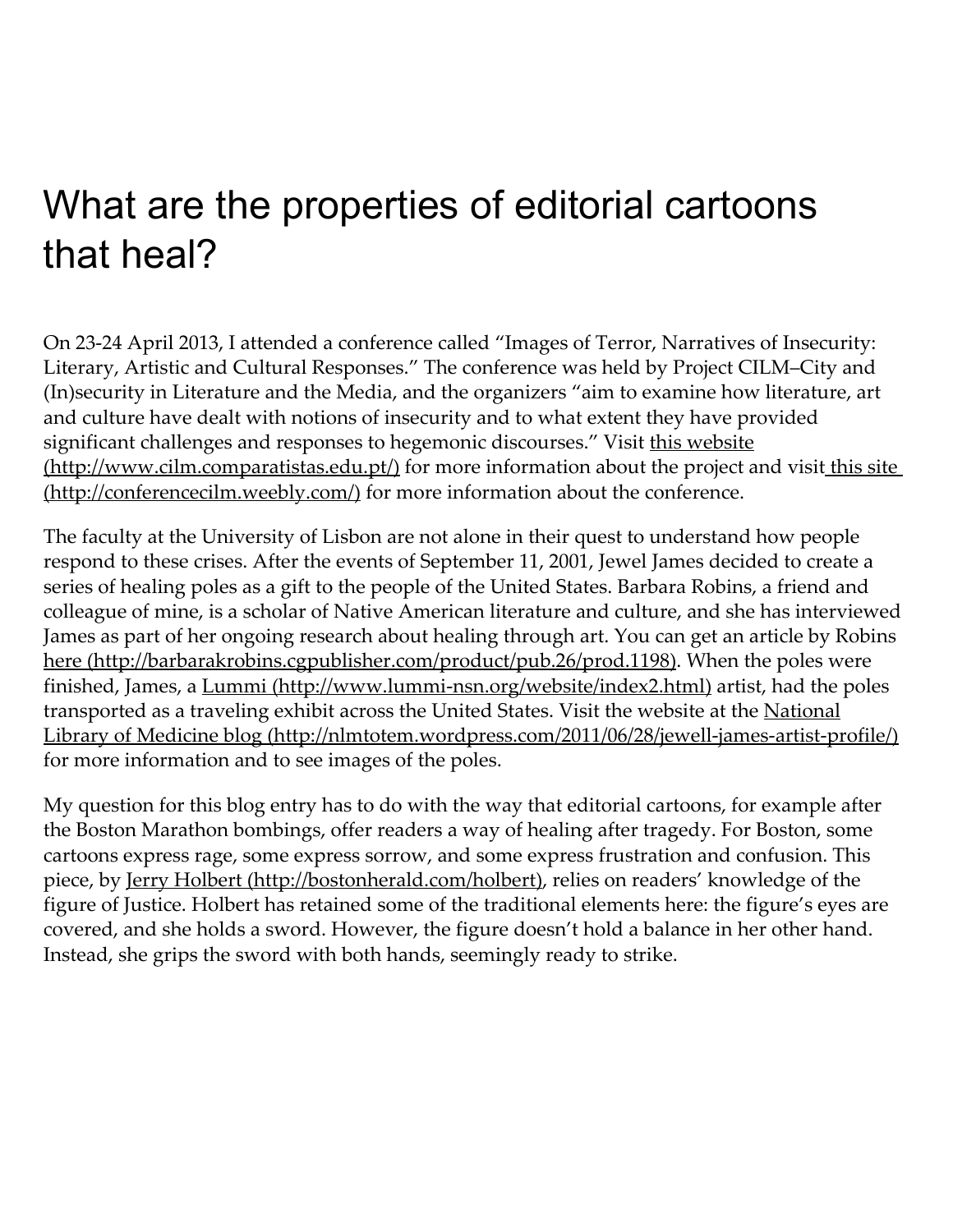

### (https://pencilpanelpage.files.wordpress.com/2013/04/holb130420.gif)

The caption uses the words 'wounded,' 'bruised,' and 'bleed,' words which no doubt will resonate with Boston residents, especially at this time. The last sentence of the caption expresses a kind of resolution to readers, that justice will be done. It assures readers that even though the community has been harmed, something will be done in response to the tragedy. Further, interaction between the image and the language suggests something else: it issues a warning to the people who committed the atrocity, an implied promise that they will not go unpunished.

In light of the Boston bombings and through my participation at the conference, I had time to reflect on 9/11, and I remembered that the image below made a strong impact on me. There's a short article [\(http://www.wired.com/politics/law/news/2001/09/47102?currentPage=all\)](http://www.wired.com/politics/law/news/2001/09/47102?currentPage=all) at Wired.com about it. It takes patriotic symbols, like the Statue of Liberty and the U.S. flag, and repurposes them. The Liberty statue very clearly becomes a mother figure, but instead of holding aloft a torch she holds a gun. The U.S. flag, which is often raised on a flagpole to fly in the wind, is instead wrapped around a baby. These visual discourses of motherhood, safety, and violence coalesce into a statement: a response from the nation. The linguistic caption reinforces the visual message by using the lexemes dangerous, mother, and children all in the same sentence.